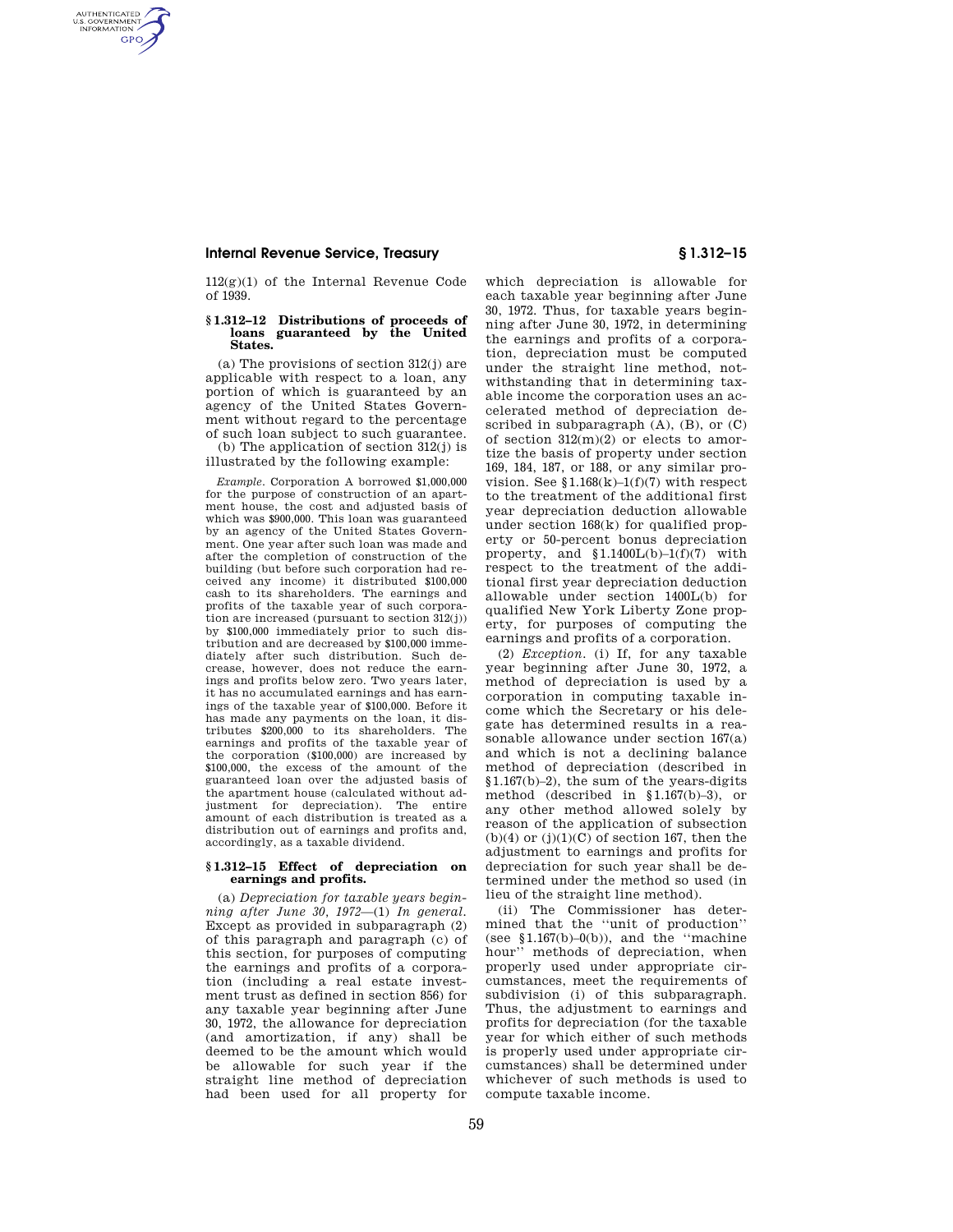(3) *Determinations under straight line method.* (i) In the case of property with respect to which an allowance for depreciation is claimed in computing taxable income, the determination of the amount which would be allowable under the straight line method shall be based on the manner in which the corporation computes depreciation in determining taxable income. Thus, if an election under §1.167(a)–11 is in effect with respect to the property, the amount of depreciation which would be allowable under the straight line method shall be determined under §1.167(a)–  $11(g)(3)$ . On the other hand, if property is not depreciated under the provisions of §1.167(a)–11, the amount of depreciation which would be allowable under the straight line method shall be determined under §1.167(b)–1. Any election made under section 167(f), with respect to reducing the amount of salvage value taken into account in computing the depreciation allowance for certain property, or any convention adopted under §1.167(a)–10(b) or §1.167(a)– 11(c)(2), with respect to additions and retirements from multiple asset accounts, which is used in computing depreciation for taxable income shall be used in computing depreciation for earnings and profits purposes.

(ii) In the case of property with respect to which an election to amortize is in effect under section 169, 184, 187, or 188, or any similar provision, the amount which would be allowable under the straight line method of depreciation shall be determined under the provisions of  $$1.167(b)-1$ . Thus, the cost or other basis of the property, less its estimated salvage value, is to be deducted in equal annual amounts over the period of the estimated useful life of the property. In computing the amount of depreciation for earnings and profits purposes, a taxpayer may utilize the provisions of section 167(f) (relating to the reduction in the amount of salvage value taken into account in computing the depreciation allowance for certain property) and any convention which could have been adopted for such property under §1.167(a)–10(b) (relating to additions and retirements from multiple asset accounts).

# **§ 1.312–15 26 CFR Ch. I (4–1–10 Edition)**

(b) *Transitional rules*—(1) *Depreciation.*  If, for the taxable year which includes June 30, 1972, (i) the allowance for depreciation of any property is computed under a method other than the straight line method or a method described in paragraph  $(a)(2)$  of this section, and  $(ii)$ paragraph  $(a)(1)$  of this section applies to such property for the first taxable year beginning after June 30, 1972, then adjustments to earnings and profits for depreciation of such property for taxable years beginning after June 30, 1972, shall be determined as if the corporation changed to the straight line method with respect to such property as of the first day of the first taxable year beginning after June 30, 1972. Thus, if an election under §1.167 (a)–11 is in effect with respect to the property, the change shall be made under the provisions of  $$1.167(a)-11(c)(1)(iii)$ , except that no statement setting forth the vintage accounts for which the change is made shall be furnished with the income tax return of the year of change if the change is only for purposes of computing earnings and profits. In all other cases, the unrecovered cost or other basis of the property (less a reasonable estimate for salvage) as of such first day shall be recovered through equal annual allowances over the estimated remaining useful life determined in accordance with the circumstances existing at that time. See paragraph  $(a)(3)(i)$  of this section for rules relating to the applicability of section 167(f) in determining salvage value.

(2) *Amortization.* If, for the taxable year which includes June 30, 1972, the basis of any property is amortized under section 169, 184, 187, or 188, or any similar provision, then adjustments to earnings and profits for depreciation or amortization of such property for taxable years beginning after June 30, 1972, shall be determined as if the unrecovered cost or other basis of the property (less a reasonable estimate for salvage) as of the first day of the first taxable year beginning after June 30, 1972, were recovered through equal annual allowances over the estimated remaining useful life of the property determined in accordance with the circumstances existing at that time. See paragraph  $(a)(3)(ii)$  of this section for